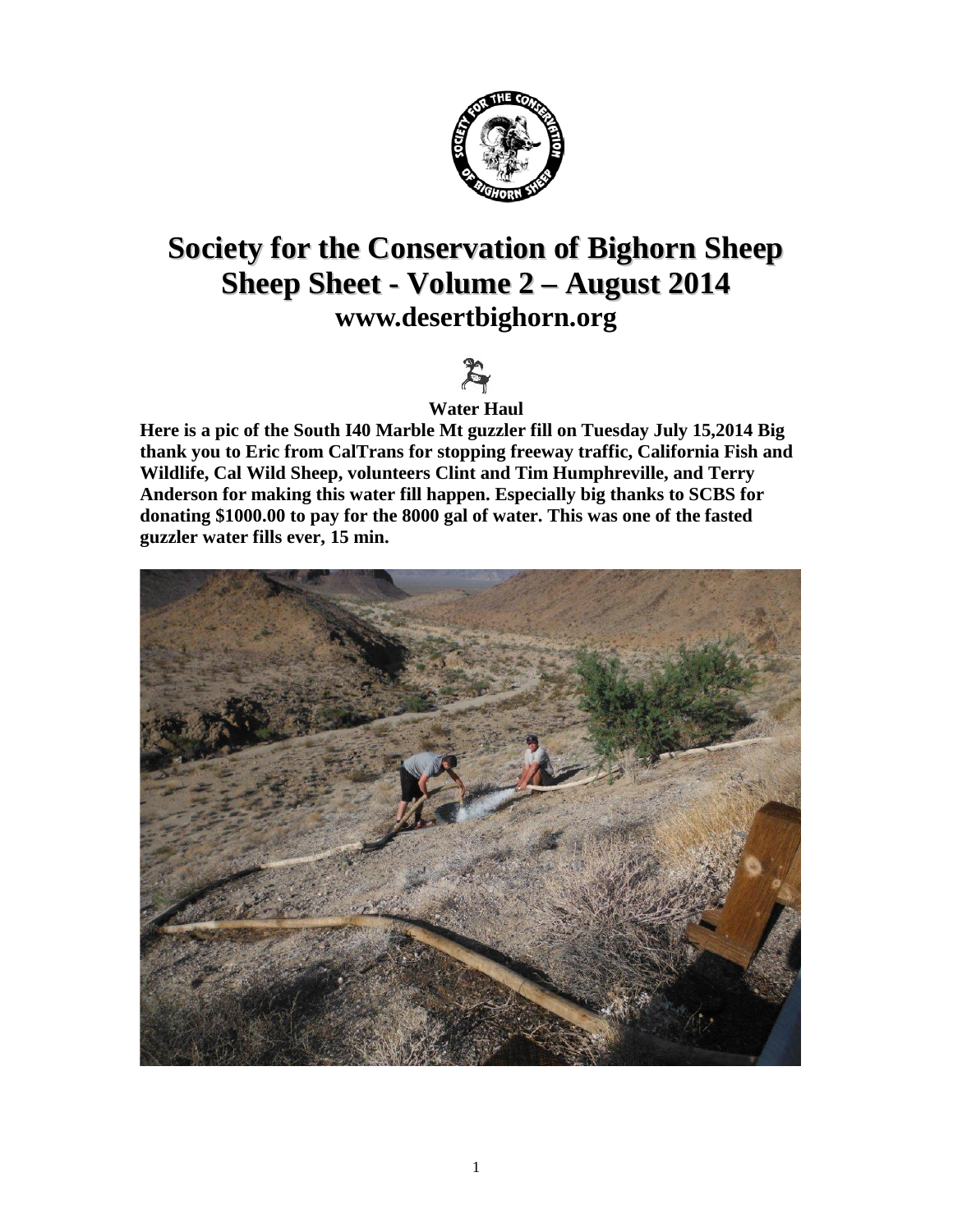# $\mathbb{R}$ <br>Newsletter by E-Mail

If you would like to have the Newsletter sent by e-mail let me know at cameracoordinator@sheepsociety.com. You can still get a paper copy via regular mail.

### $z$

The SCBS Board of Directors meets at about 6:00 p.m. on the  $2<sup>nd</sup>$  Tuesday of each month in the conference room at Bass Pro Shops, 7777 Victoria Gardens Lane, Rancho Cucamonga, CA 91730. You are invited to attend any and all board meetings, to bring a friend, to visit, and, hopefully, to participate.

| <b>SCBS 2014 Board of Directors</b> |                     |                       |                     |  |  |  |
|-------------------------------------|---------------------|-----------------------|---------------------|--|--|--|
| <b>Director</b>                     | <b>Phone Number</b> | <b>Director</b>       | <b>Phone Number</b> |  |  |  |
| <b>Robert Burke</b>                 | 760-617-9261        | <b>Jeff Crouse</b>    | 760-680-9819        |  |  |  |
| <b>Christian Guntert</b>            | 760-955-2525        | Jennifer Hinojosa     | 760-246-3115        |  |  |  |
| John Hybarger                       | 626-962-6285        | Mark LeCompte         | 661-267-6523        |  |  |  |
| Norm Lopez                          | 909-887-2279        | <b>Steve Marschke</b> | 310-543-1862        |  |  |  |
| <b>Stevan Hart</b>                  | 714-323-4843        | George Sutton         | 714-356-7592        |  |  |  |
| Neil Ringlee                        | 760-245-6034        | Glenn Sudmeier        | 760-389-2498        |  |  |  |
| <b>Gary Thomas</b>                  | 909-981-5847        | <b>Terry Anderson</b> | 760-408-7118        |  |  |  |
|                                     | Dave Smith          | 760-617-3291          |                     |  |  |  |



Gary Thomas had a computer problem that has ended in a new operating system that will not accept his old address book. So, here is Gary Thomas new e-mail address: [dezman7@outlook.com](mailto:dezman7@outlook.com) please drop him a line so he can rebuild his address book.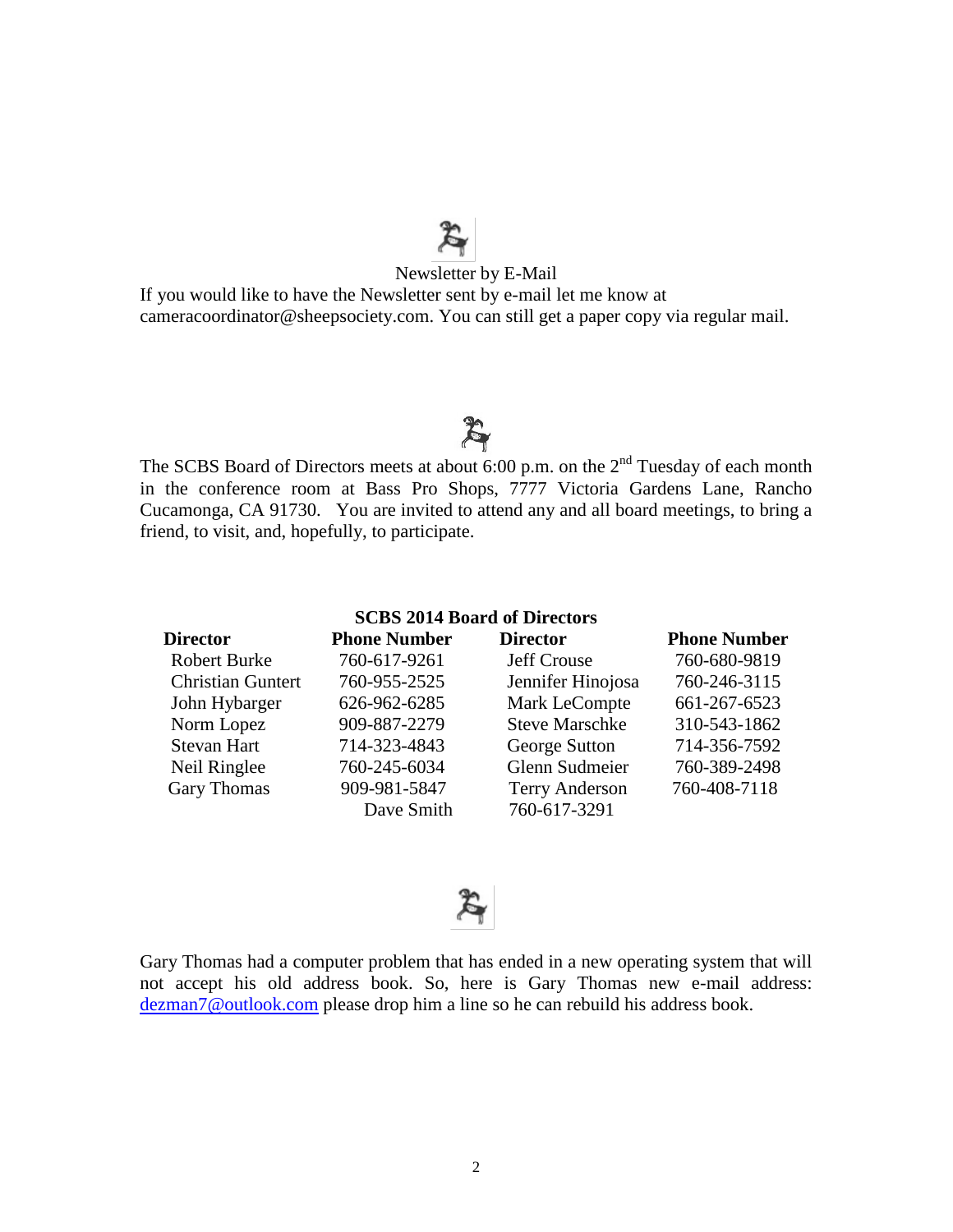

### **THE MOJAVE YUCCA { YUCCA SCHIDIGERA }**

When you walk the desert quietly and alone long enough you quit observing it in a conscious manner, and you learn things in the silence of the desert.

There are all kinds of things you can contemplate and learn if you accept silence of the desert and walk alone. You will find joy in such things as contemplating the ways of the various plants like the yucca. Like all plants it is fascinating, and to understand it, is to understand many things about it's environment.

We can start here, by taken an imaginary hike across the desert.

In the distance we see a small patch of Yuccas perhaps fifty or one hundred plants on ten or twenty acres. Just from being aware of their presence we know certain things. There is almost certainly an increase in the variety of desert plants among the yuccas, and of course there is the constant companion of the yucca, the pack rat. The yucca that has a pack rat's nest at its base usually grows bigger and has a better chance of survival than those that do not.

Here is a sample of how the basic systems and relationships of the Yucca work. The Yucca's root system draws in all the moisture and nutrients it can from the ground around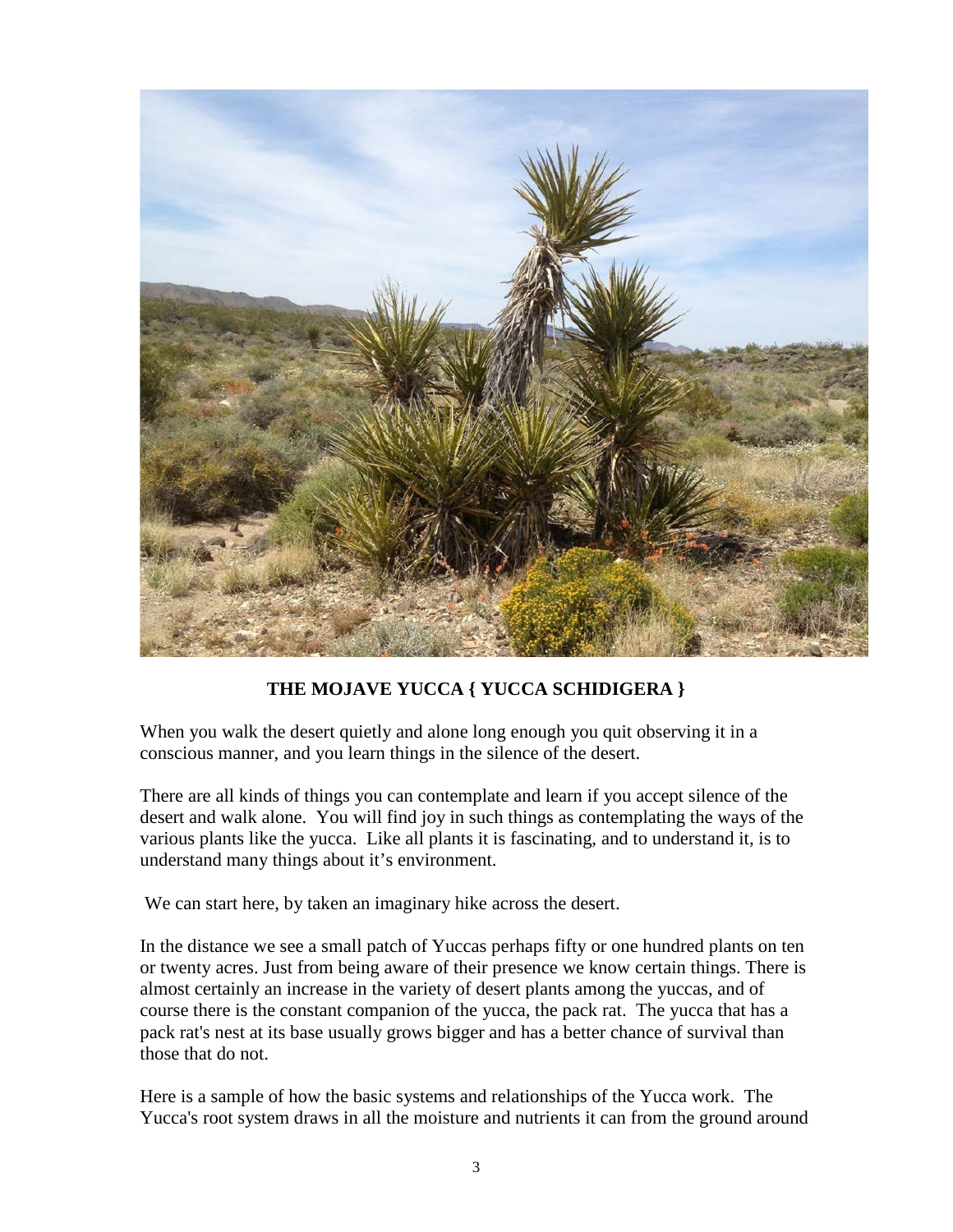it. Then on the next level up the pack rats run around on the surface doing their part, such as collecting all sorts of things like small bones, leaves, branches, and other things within a radius of about 20 yards. This is far beyond the reach of the yuccas root system. The pack rats do this to build their home in the shelter of the Yucca. They will also deposit bits of leftover food and their own urine and droppings.

When it rains, the nutrients from all these decaying items are washed down into the soil so that the Yuccas root system can absorb them, making this particular yucca bigger and healthier than the others near it. This in turn attracts all sorts of birds that prioritize this particular Yucca to perch on. Then their droppings and various leftover parts of their prey fall to the ground, and helps this yucca grow even more.

So a yucca like this can be visualized as a point in the desert environment that is growing upward by attracting and utilizing resources on three levels. Also this yucca's presence is radiating outwards into the desert environment through its root system, the pack rats system, and the bird's system. Not all yuccas have this middle way, of the pack rat, to radiate out into the desert environment. While the pack rat system makes a significant difference in the lifecycle of the yucca, the pack rat also makes a significant difference in the desert environment as well. One of the many reasons for this is that the pack rat is a mammal and not a reptile. As a mammal it is active throughout the year and in a wider variety of weather conditions that any reptile. Thus the yucca, through the pack rat provides food for such animals as a kit fox and the owl, when there would be little or perhaps no other food source available to them. And while the yucca provides some food for the pack rat directly, it's indirect effects in the desert environment are more important.

This is because these effects are amplified by other plants. To get a basic understanding of this we must start with the shape of the Yucca itself which has two basic shapes.

There is the Yucca plant that has many stalks, perhaps five or ten, and then there's the yucca plant that has a single stalk. The more stalks the yucca plant has the more likely it will have some that are very tall, and will have a rat nest in the middle of it. These large yuccas cast a very dense and important shadow on the desert soil beneath them. This conserves the soil's moisture so much that you can often trace the intensity of this shadow by the increased size and health of the annual and perennial plants that grow there. The yucca's that have a single stalk, of course, has a smaller shadow, but it still a very important one. You can often find a large perennial plant such as the cholla or barrel cactus growing in its shadow. Oftentimes this happens right where the head or green part of the Yucca casts it shadow. If we have a cholla cactus growing in this shadow it too has a shadow that in turn preserves the moisture in the ground allowing yet another plant to grow there. Thus the life-giving shadows of the Yucca echo across the desert landscape for centuries. Sometimes these reverberations will split off from one another and start a separate chain of events.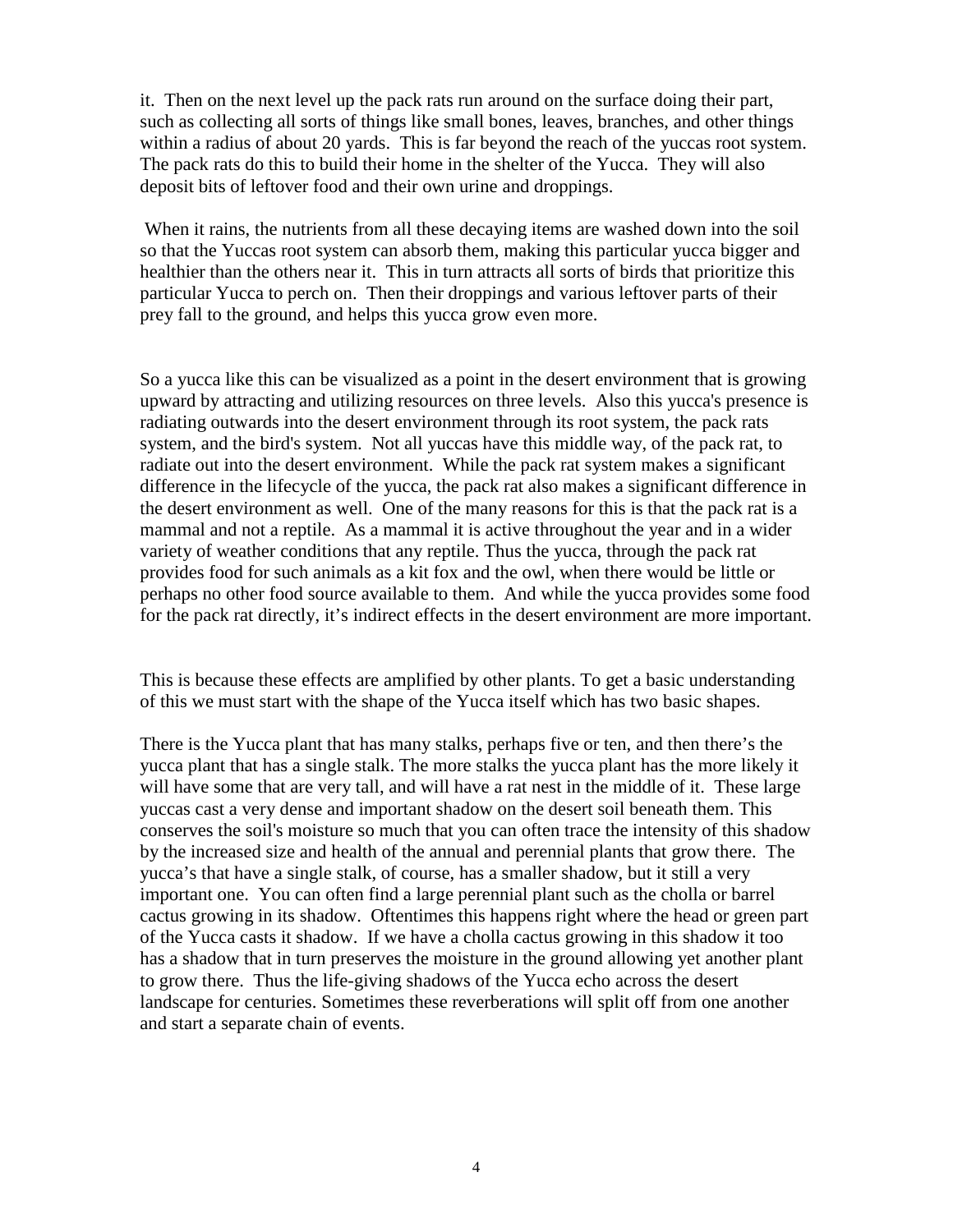

Here is an example of the barrel cactus growing in the shadow of the yucca

While this can happen in many ways, here is but one example.

Let's say a cholla cactus grows up in the shadow of the yucca. Then the shadow of this cholla cactus allows a creosote bush to get started. Then the cholla, being a plant that lives a relatively short time compared to the yucca and creosote bush, dies and decays. So when you see this yucca and creosote bush they do not seem to be associated with one another, but they once were. You can see this if you read any clues that might be there, and use your imagination see far enough back in time.

Then going forward in time the shadow of this creosote Bush will eventually make things right for another perennial plant to start, perhaps even another yucca. So next time you walk the desert and you see in the distance a group of yuccas, you can use this knowledge and the power of your imagination to see in to the deserts environment deeper in time and distance. We should remember, however, that the reality of the yucca and the desert environment are infinite in their complexity. And knowing and experiencing these kind of things allows us to become part of this infinite and complex environment, and this, is THE WAY OF THINGS

> By Carlos Gallinger [www.thewayofthings.org](http://www.thewayofthings.org/)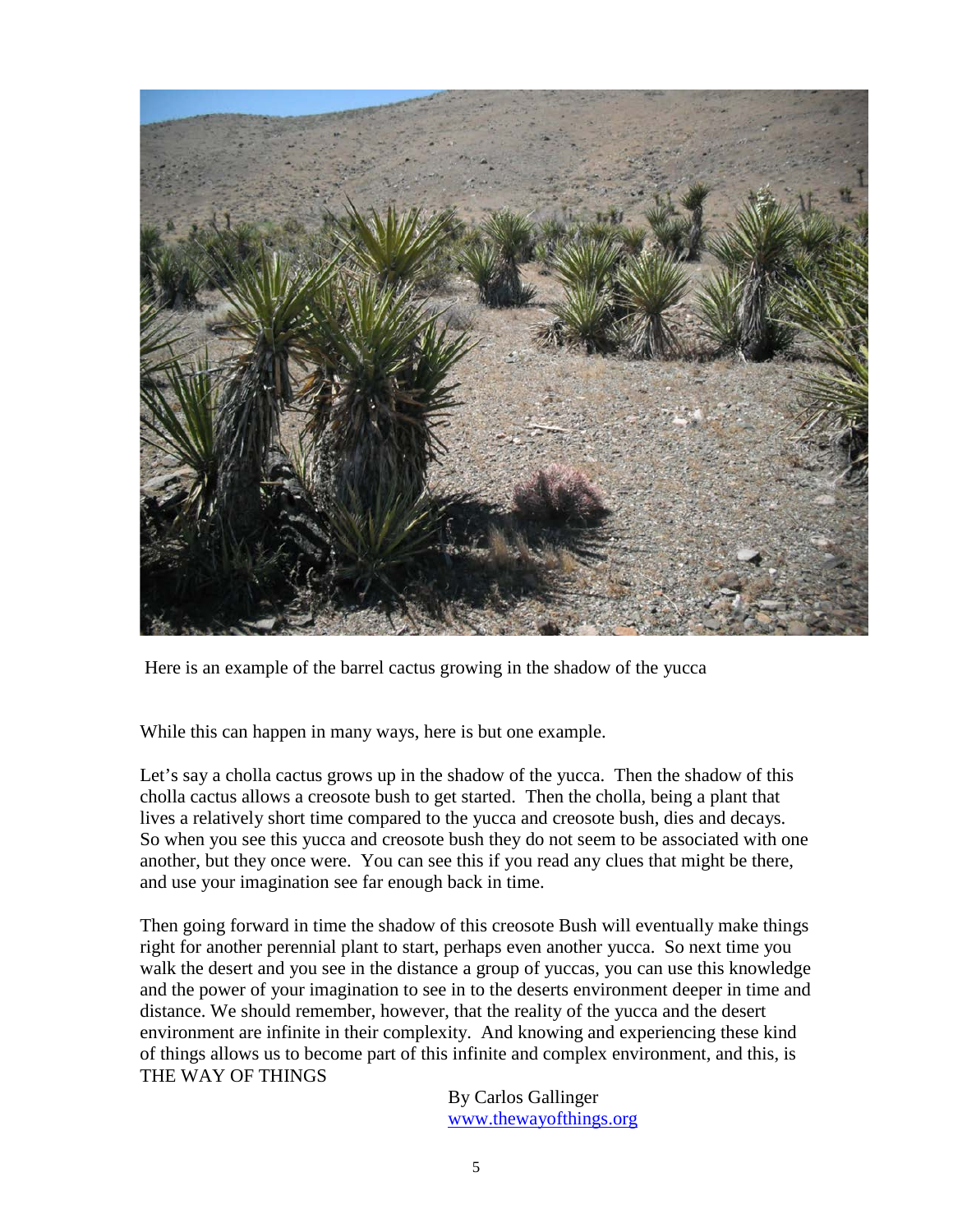## Z

#### **Area Captain Coordinator/ Spring Captain Coordinator**

Thanks to all the area captains and others who helped out with the checking of some of the more remote drinker systems. Also, if you are out checking drinker systems PLEASE fill out the Area Captains Repot and send it to jirestorationservice@yahoo.com. Jeff is always looking for help covering all the SCBS water systems so give him a call at 760-680-9819 or drop him an E-Mail at jirestorationservice@yahoo.com if you can give a hand covering water systems.

There was a great turn out for the Area Captains' Meeting Held at the Hampton Inn & Suites in Barstow this June. There were speakers from the BLB Barstow Field Office and the San Bernardino County Sheriff's Department Search and Rescue Team members. 



As you can tell by the lateness of the newsletter, I am a little behind the eight-ball. I have been appointed to the Desert Advisory Council and I also set on the a couple of subcommittees so I will try better manage my time and get this newsletter out in a more timely manner.

I also got a lot of feedback about an article that was put into the newsletter from a Student working on a master's degree picture was an old world sheep not a Bighorn Sheep, she has a no hunting point of view so on and so on. I was surprised that there were not more comments criticizing the writer and the article. So, with that being said, I have decided not to post the  $2<sup>nd</sup>$  half of the article.

Please help by sending your articles to be in the Newsletter.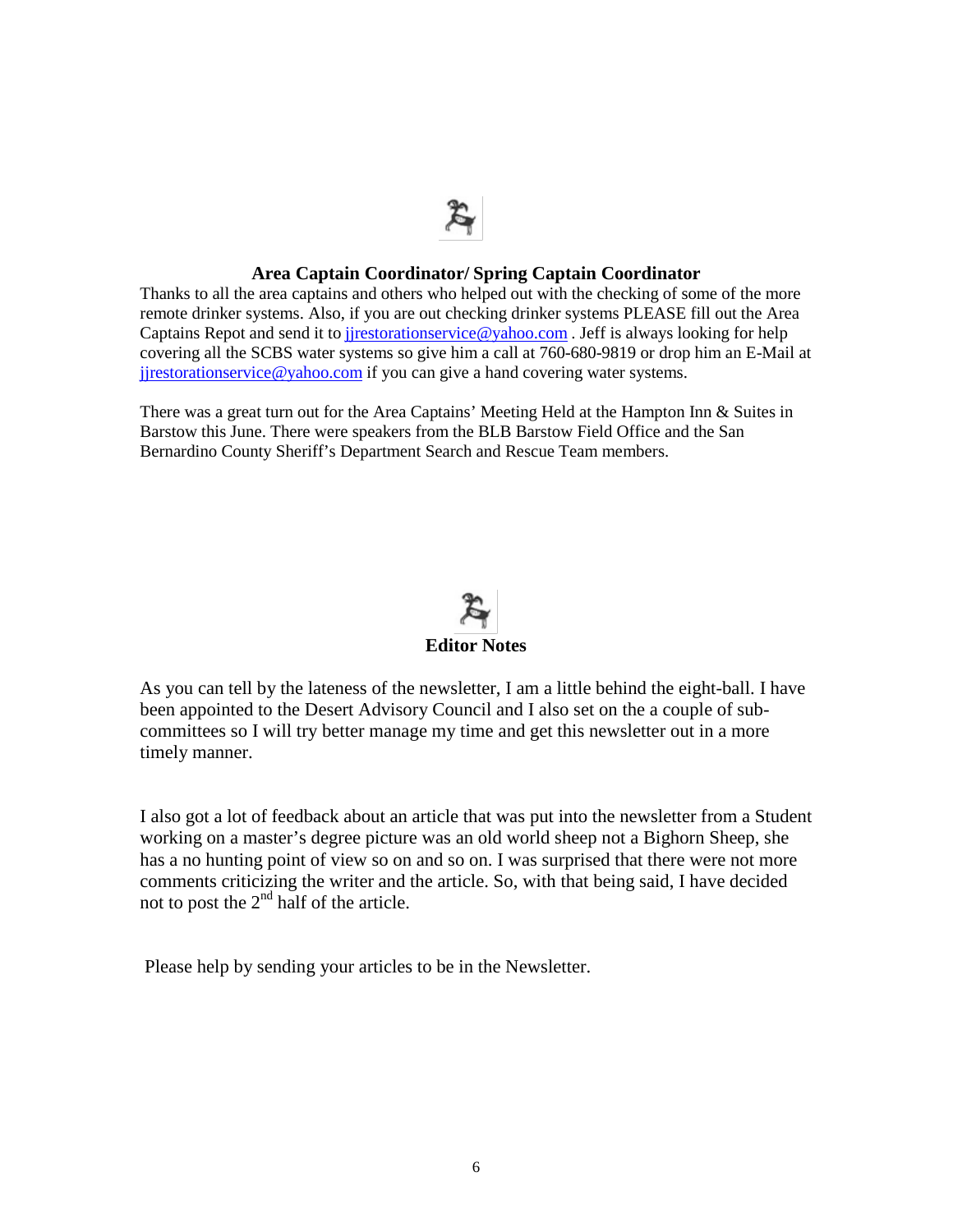### **THE SOCIETY FOR THE CONSERVATION OF BIGHORN SHEEP**

#### **A California Non-Profit Organization is looking for:**

Sportsmen and Conservationists who are concerned about our California Desert Bighorn sheep and who are willing to get involved to make a difference. Be a part of history with our program to put bighorn sheep back in their historical ranges. The Society works with the California Department of Fish and Game and the Bureau of Land Management in programs such as: sheep transplanting and propagation; habitat improvement; wildlife census; research and development; and many more. If this sounds exciting and fulfilling to you, then fill out the following application and join the Society for the Conservation of Bighorn

Sheep today! Check our website at: **www.desertbighorn.org** \*\*\*\*\*\*\*\*\*\*\*\*\*\*\*\*\*\*\*\*\*\*\*\*\*\*\*\*\*\*\*\*\*\*\*\*\*\*\*\*\*\*\*\*\*\*\*\*\*\*\*\*\*\*\*\*\*\*\*\*\*\*\*\*\*\*\*\*\*\*\*\*\*\*\*\*\*\*\*\*\*\*\*\*\*\*

#### **APPLICATION FOR MEMBERSHIP SOCIETY FOR THE CONSERVATION OF BIGHORN SHEEP Attn: SCBS Membership Chairman 5801 Calico Cove Court Bakersfield, CA 93306**

|                                                            |                          | Make checks payable to: SCBS |                                                                                    |
|------------------------------------------------------------|--------------------------|------------------------------|------------------------------------------------------------------------------------|
| Annual \$35.00/Year New _______ Renewal ______             |                          |                              |                                                                                    |
| Student (Full Time). \$20.00/Year New ______ Renewal _____ |                          |                              |                                                                                    |
|                                                            |                          |                              | <b>Life</b> \$300.00 New ________ ___option:3 Qtrly Pmt of (\$100.00)              |
| Corporate \$1000.00/Year                                   |                          |                              |                                                                                    |
| \$__________ to help you support desert wildlife.          |                          |                              | Enclosed is my Tax Deductible check for \$______ which includes my contribution of |
|                                                            |                          |                              | Please send me information on the Society's desert water projects. Yes ___ No ___  |
|                                                            |                          |                              |                                                                                    |
|                                                            |                          |                              |                                                                                    |
|                                                            |                          |                              |                                                                                    |
|                                                            |                          |                              |                                                                                    |
| Voted In: $\frac{1}{1}$                                    | Member Card Sent: ______ |                              |                                                                                    |